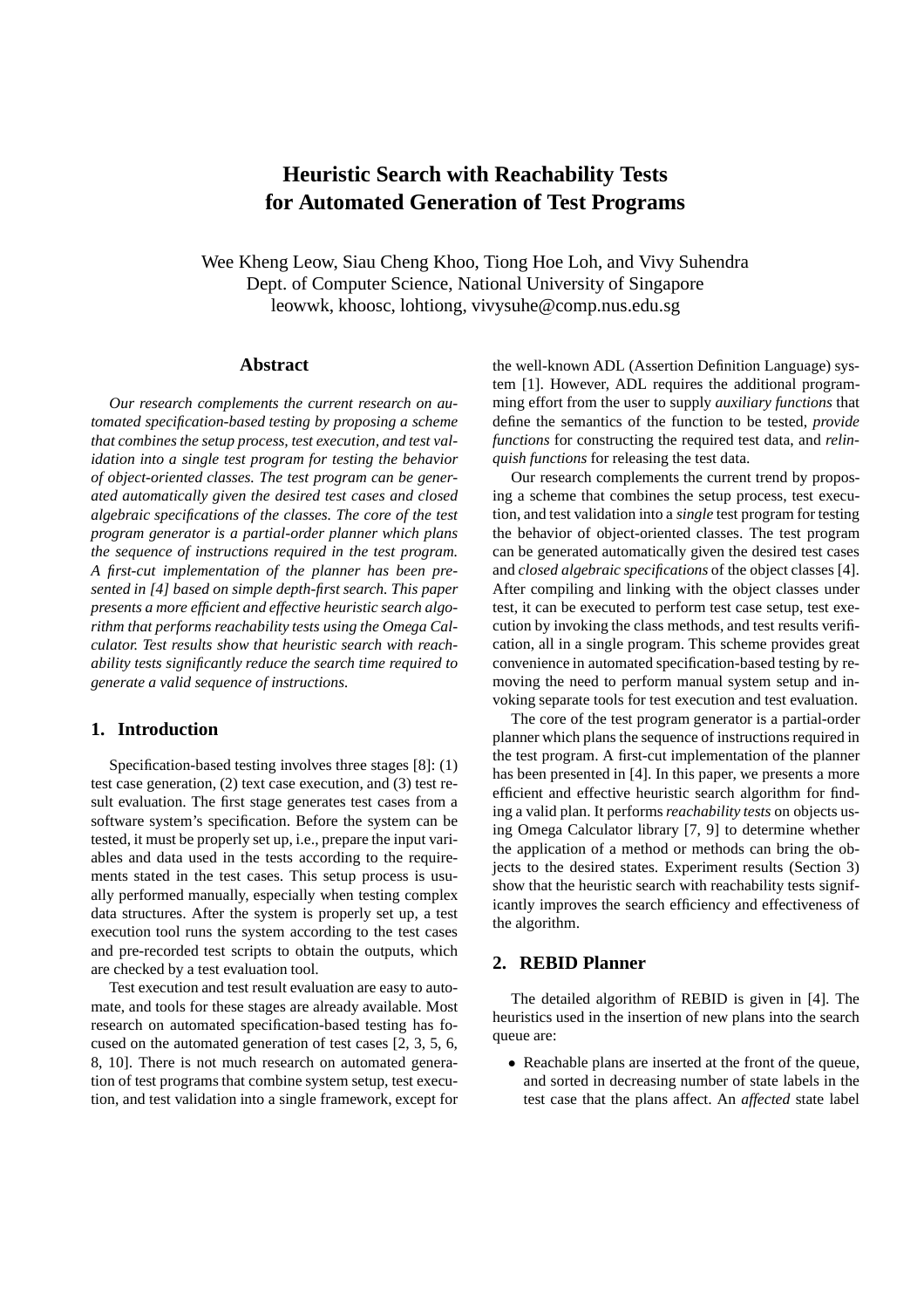is a state label in the test case whose state is changed by the application of a method. In other words, a plan is inserted nearer to the front of the queue if its most recently included instruction affects more state labels.

• Unreachable plans are inserted at the front of the queue behind the reachable plans, and ordered in the same manner as reachable plans.

Note that reachability test is performed for a single method applying on a single target object. A plan is reachable if the application of the method on the target object satisfies the constraints on the object, which can be just a subset of all the constraints in the test case. Unreachable plans are not discarded immediately because, in some cases, a desired goal state is not reachable by applying only one method. They are retained in the queue but given a lower priority for further expansion. Therefore, the heuristic search is guaranteed to find a valid plan and terminate.

## **2.1. Reachability Tests**

Reachability tests determine whether the the preconditions of a method are satisfied, and whether the postconditions of a method invocation imply the constraints on an object. If the constraints are satisfied, then the goal state of the object (represented as constraints) is reachable after applying the method on the object in the test program.

Reachability tests are performed on one object at a time. Single application of a method on an object involves a *onestep* reachability test. Multiple, repeated application of a method on an object involves a *multi-step* reachability test.

#### **One-Step Reachability Tests**

A one-step reachability test can be formulated as a *constraint satisfaction* problem:

$$
\{[a_1,\ldots,a_m,s_1,\ldots,s_n]:P\wedge Q\wedge C\}\qquad(1)
$$

where  $a_i$  are the method's arguments,  $s_i$  are the object's state labels (including both pre-state and post-state),  $P$  is the pre-condition of the method to be invoked,  $Q$  is the postcondition, and  $C$  links  $P$  and  $Q$  to the existing test state.

Consider the following (partial) specification of three classes: Teacher, Student and Course: 1

```
class Course {
   Course()
   { true
     -- #max = 1 && #size = 0}
   Course(int max)
   \{ max > 0-- #max = max && #size = 0}
```

```
void setMax(int max)
   \{ \text{max} \geq \text{+size} \}---> #max = max && #max >= #size}
   void incMax()
   { true
      -- \#max = \omega \#max + 1void decMax()
   \{ \text{ } \text{\#max} > \text{ } \text{\#size} \}--> #max = @#max - 1}
   void setTeacher(Teacher t)
   \{ t \mid t \geq \text{null} \}\leftarrow \leftarrow #teacher = t}
   void addStudent(Student s)
   \{ s := null \&\&\#size < \#max--> #size = @#size + 1 &&
          exist(#s in Course)\{#s = s\}void deleteStudent(Student s)
   { #size > 0 &&
     exist(#s in Course)\{#s = s\}--> #size = @#size - 1 &&
          !exist(\#s \in \text{Course}) {\#s = s}// Other access/constructor methods omitted.
}
class Teacher {
   Teacher(String name, int id)
   \{ name != null & \& \text{ if } > 0-- \ast #name = name && #id = id}
   // Access methods omitted.
}
class Student {
   Student(String name, int id)
   { name != null && id > 0
      -- #name = name && #id = id}
   // Access methods omitted.
}
```
Suppose the pre-state of a course object is  $\#max = 1$  $&\&$  #size = 0. If we want to see if #max can be set to 5 via the method setMax(a) in one step, we can write:

| {[a, max, size, newmax] :                                  |             |
|------------------------------------------------------------|-------------|
| a >= size &&                                               | # pre-cond  |
| newmax = a && newmax >= size &&                            | # post-cond |
| $max = 1$ & $x = 0$ & $x = 0$ & $x = 5$ $\neq$ test states |             |

In this example, #max, the affected state label, is represented by its pre- and post-state labels. In REBID, a *binding table* is maintained to record the values of bound state labels and method arguments. This can be used to simply the above problem to:

 $\{[a] : a > = 0 \& c \leq 5 = a \& c \leq 5 > = 0\}$ 

Evaluation of this expression in Omega Calculator yields a = 5. This means the constraints can be satisfied by binding a to the value 5. The bound labels and their values are recorded in REBID's binding table.

#### **Multi-Step Reachability Tests**

Multi-step reachability test is performed using Omega Calculator's reachable function. For example, suppose the pre-state of a course object is #max = 10 &&  $\#size = 0$ , and we want to know if multiple invocations of addStudent $(s)$  can change the object state to  $\text{Imax} = 10$  &  $\text{Lize} = 5$ . In this case, REBID forms a start state named  $\pm$  that contains  $size$  – the pre-state of

<sup>1</sup> Here, preconditions are specified before the arrow symbol '-->' while postconditions are specified after '-->'. Symbols prefixed with '#' such as #name and #size refer to *state labels*. Symbols prefixed with '@' refer to the *pre-states* of the objects. Kindly refer to [4] for a detail description of the symbols.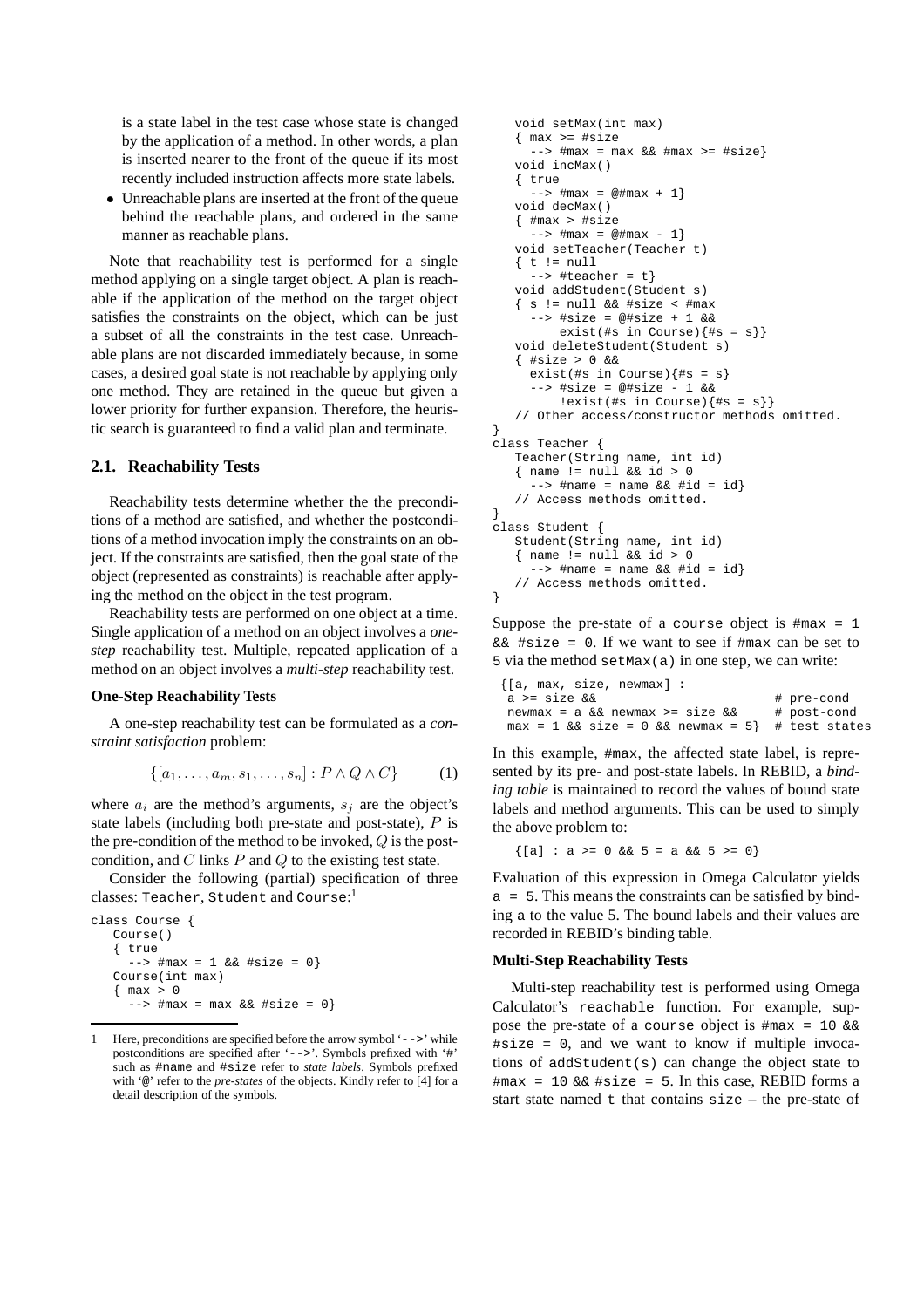#size. In Omega Calculator, the above multi-step reachability test can be written as

```
R := reachable of t in (t) {
  t : \{[\text{size, max}] : \text{size} = 0 \& \text{max} = 10\}t -> t: \{[\text{size, max}] -> [\text{newsize, max}] :
    exists([s] : s := null & size < max & &
            newsize = size + 1 &&
             exists([s1]: sl = s))}};
```
The second line defines the *start state* of  $\pm$ . The third line indicates the *state transition* that changes the state. The exists clause specifies the constraints on the state transition, which has the same syntax as Equation 1.<sup>2</sup>

The above test will be simplified by REBID using its binding table. Evaluation of the simplified expression in Omega Calculator yields

 $R := \{ [size] : 1 \leq size \leq 10 \}$ 

which gives a set of possible solutions to  $t$ . To verify whether the solutions satisfy the test case requirement, a non-empty test is performed on the intersection of the returned set and the test case requirement (i.e.,  $\#size = 5$ ):

R intersection {[5]};

which yields a non-empty answer size = 5.

### **3. Experiments and Discussions**

Five variations of the REBID planner were tested:<sup>3</sup>

- BFS: Breadth-first search without heuristics.
- DFS: Depth-first search without heuristics.
- 0RT: Heuristic search without reachability test (RT). The plans are ordered by the number of affected state labels without checking whether they are reachable.
- 1RT: Heuristic search with one-step RT only.
- MRT: Heuristic search with one-step and multi-step RT. One-step RT is performed first. Multi-step RT is performed only if one-step RT fails.

Three test cases were performed based on the example specifications given in Section 2.1. These specifications were chosen because they were simple and straightforward, and yet rich enough to illustrate various important aspects of the REBID algorithm.

#### **3.1. Test Case 1**

Test Case 1 assessed the performance of the algorithms in constructing a simple object that contained another object as its attribute:

Course  $c1: c1.$ #max=10,  $c1.$ teacher = t1 Teacher t1: t1.name = "Ms Lee"

The test performance is as follows:

|                | <b>BFS</b> | <b>DFS</b> | 0 <sub>R</sub> T | 1RT | <b>MRT</b> |
|----------------|------------|------------|------------------|-----|------------|
| run time $(s)$ | 0.51       | > 120      | 0.01             |     | 0.19       |
| depth          |            | >106       |                  |     |            |
| no. of plans   | 30         | > 373      |                  |     |            |

The search algorithms with heuristics were most efficient and they found valid plans by searching only a tree of depth 3 containing 5 plans. MRT took a little longer than 0RT and 1RT because it invoked the reachable function of Omega Calculator, which took a little more time to solve compared to simple constraint satisfaction. BFS could also find a valid plan after searching through 30 plans up to a depth of 3. Therefore, it took longer to find a valid plan.

DFS could not find a valid plan after executing for 2 minutes and was aborted. This happened because DFS chose the constructor to construct a Course object with  $\#max = 1$ first. Then, it picked decMax and incMax alternately to modify the value of #max, entering an infinite loop.

DFS is very sensitive to the sequence of method specifications. If we swap the sequence of incMax and decMax in the specification so that DFS always tries incMax *before* decMax, then DFS can also find a valid plan. Nevertheless, the heuristics algorithms significantly shorten the execution time by directing the search along paths that are more likely to succeed.

## **3.2. Test Case 2**

Test Case 2 measured the algorithms' performance in constructing an aggregate object that contained 2 elements.

Course c1: c1.#max=10, c1.#size=2

For Test Case 2, DFS again could not find a valid plan, as it was trying alternate invocations of addStudent and deleteStudent:

|                | <b>BFS</b> | <b>DFS</b> | 0 <sub>R</sub> T | 1RT  | <b>MRT</b> |
|----------------|------------|------------|------------------|------|------------|
| run time $(s)$ | 4.87       | > 120      | > 120            | 0.54 | 0.62       |
| depth          |            | >106       | >106             |      |            |
| no. of plans   | 199        | > 373      | > 373            |      |            |

0RT also suffered the same fate as DFS. On the other hand, 1RT and MRT could obtain valid plans, and they executed more efficiently than BFS did.

#### **3.3. Test Case 3**

Test Case 3 was similar to Test Case 2 except that the algorithms were to construct aggregate objects with maximum number of elements, and the maximum number  $n$  varied from 1 to 10:

Course  $c1: c1.$ #max=  $n, c1.$ #size=  $n$ 

<sup>2</sup> The symbol null will be substituted with a known constant.

<sup>3</sup> The performance of the algorithms were measured in terms of (1) execution time (in a Pentium 1.6GHz PC with 256MB RAM), (2) depth of search tree, and (3) total number of plans generated, which reflects the space requirement.